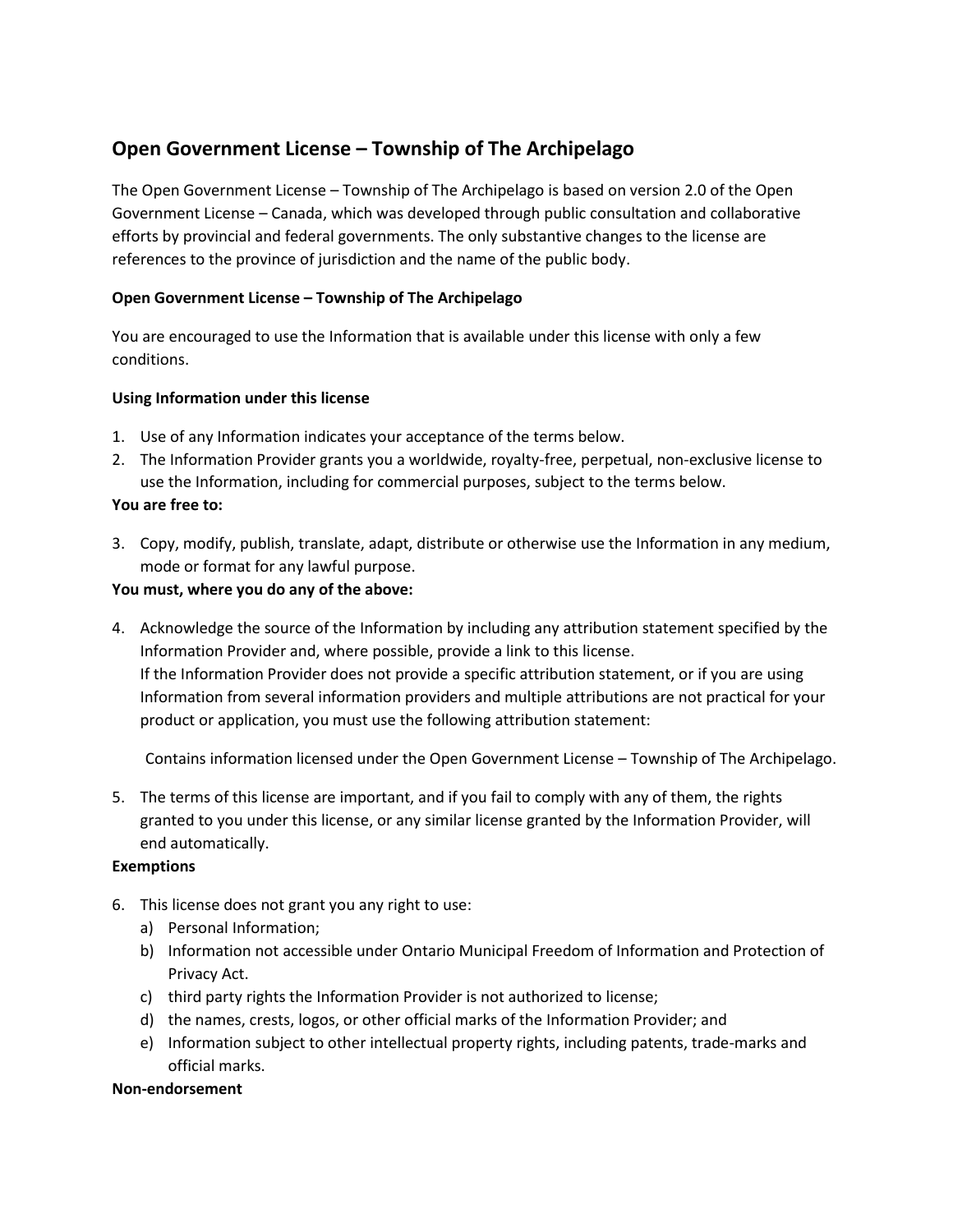7. This license does not grant you any right to use the Information in a way that suggests any official status or that the Information Provider endorses you or your use of the Information.

#### **No warranty**

- 8. The Information is licensed "as is", and the Information Provider excludes all representations, warranties, obligations, and liabilities, whether express or implied, to the maximum extent permitted by law.
- 9. The Information Provider is not liable for any errors or omissions in the Information, and will not under any circumstances be liable for any direct, indirect, special, incidental, consequential, or other loss, injury or damage caused by its use or otherwise arising in connection with this license or the Information, even if specifically advised of the possibility of such loss, injury or damage.

#### **Governing Law**

10. This license is governed by the laws of Ontario and the applicable laws of Canada.

11. Legal proceedings related to this license may only be brought in the courts of Ontario **Definitions**

12. In this license, the terms below have the following meanings: **"Information"**

means information resources or Records protected by copyright or other information or Records that are offered for use under the terms of this license.

#### **"Information Provider"**

means Township of The Archipelago.

#### **"Personal Information"**

has the meaning set out in Ontario Municipal Freedom of Information and Protection of Privacy Act.

#### **"Records"** *(this definition is not necessary if "Records" is omitted from clause 6B)*

has the meaning set out in Ontario Municipal Freedom of Information and Protection of Privacy Act.

#### **"You"**

means the natural or legal person, or body of persons corporate or incorporate, acquiring rights under this license.

#### **Versioning**

13. This is version 2 of the Open Government License for Township of The Archipelago. The Information Provider may make changes to the terms of this license from time to time and issue a new version of the